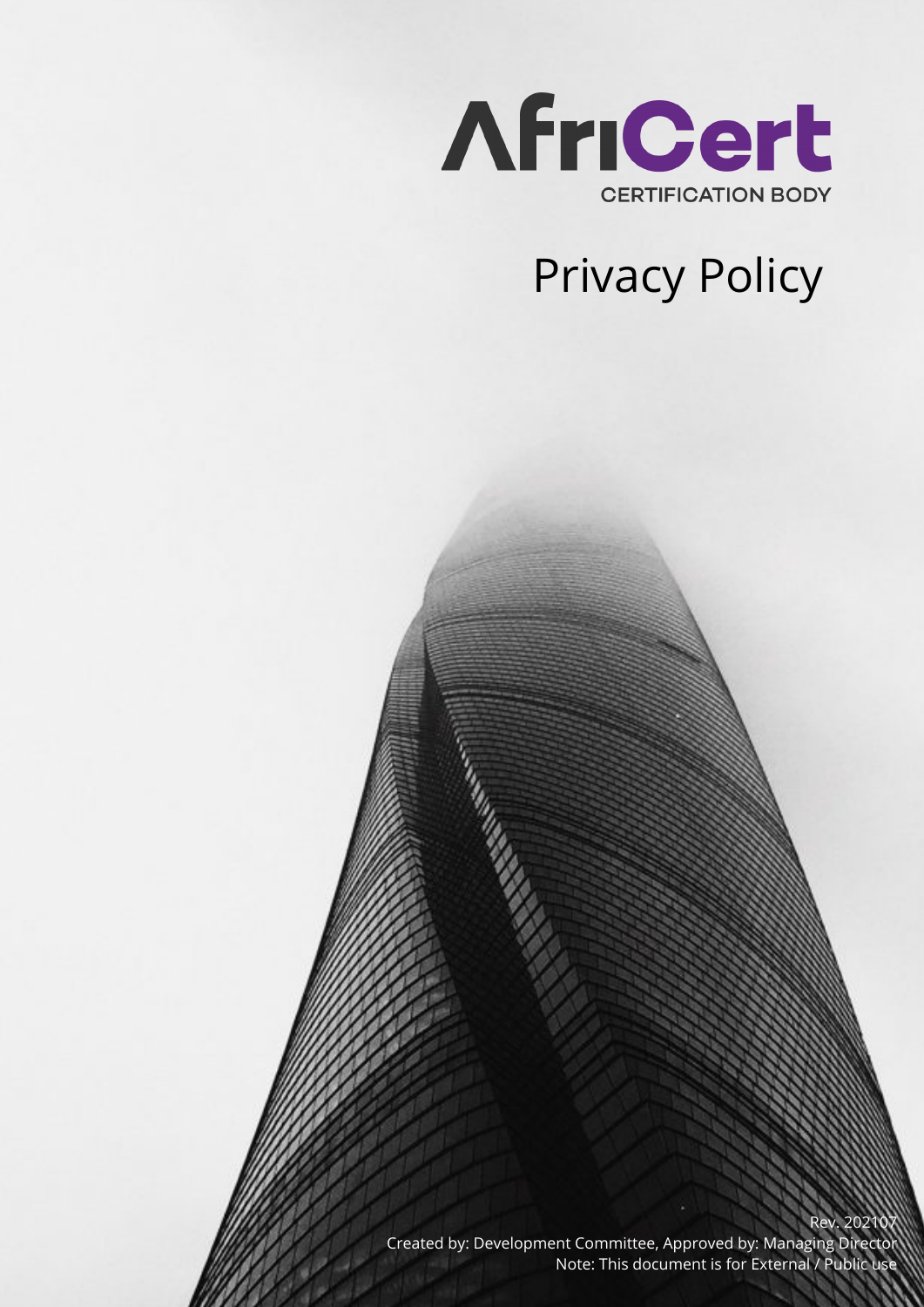## Privacy Policy

This Privacy Policy describes Our policies and procedures on the collection, use and disclosure of Your information when You usethe Service and tells You about Your privacy rights and how the law protects You.

We use Your Personal data to provide and improve the Service. By using the Service, You agree to the collection and use ofinformation in accordance with this Privacy Policy.

## 1.Interpretations & Definitions

#### 1.1 Interpretation

The words of which the initial letter is capitalised have meanings defined under the following conditions. The following definitionsshall have the same meaning regardless of whether they appear in singular or in plural.

#### 1.2 Definitions

- **Account** means a unique account created for You to access our Service or parts of our Service.
- **Company** (referred to as either "the Company", "We", "Us" or "Our" in this Agreement) refers to AfriCert (PTY) Ltd., AMR Building, 3 Concorde Road East, Bedfordview, Germiston, 2007, Gauteng, South Africa.
- **Cookies** are small files that are placed on Your computer, mobile device or any other device by a website, containing the details of Your browsing history on that website among its many uses.
- **Country** refers to: South Africa
- **Device** means any device that can access the Service such as a computer, a cellphone or a digital tablet.
- **Personal Data** is any information that relates to an identified or identifiable individual.
- **Service** refers to the Website.
- **Service Provider** means any natural or legal person who processes the data on behalf of the Company. It refers to third-party companies or individuals employed by the Company to facilitate the Service, to provide the Service on behalf of the Company,to perform services related to the Service or to assist the Company in analysing how the Service is used.
- **Usage Data** refers to data collected automatically, either generated by the use of the Service or from the Service infrastructure itself (for example, the duration of a page visit).
- **Website** refers to AfriCert, accessible from www.africert.co.za
- **You** means the individual accessing or using the Service, or the company, or other legal entity on behalf of which such individual is accessing or using the Service, as applicable

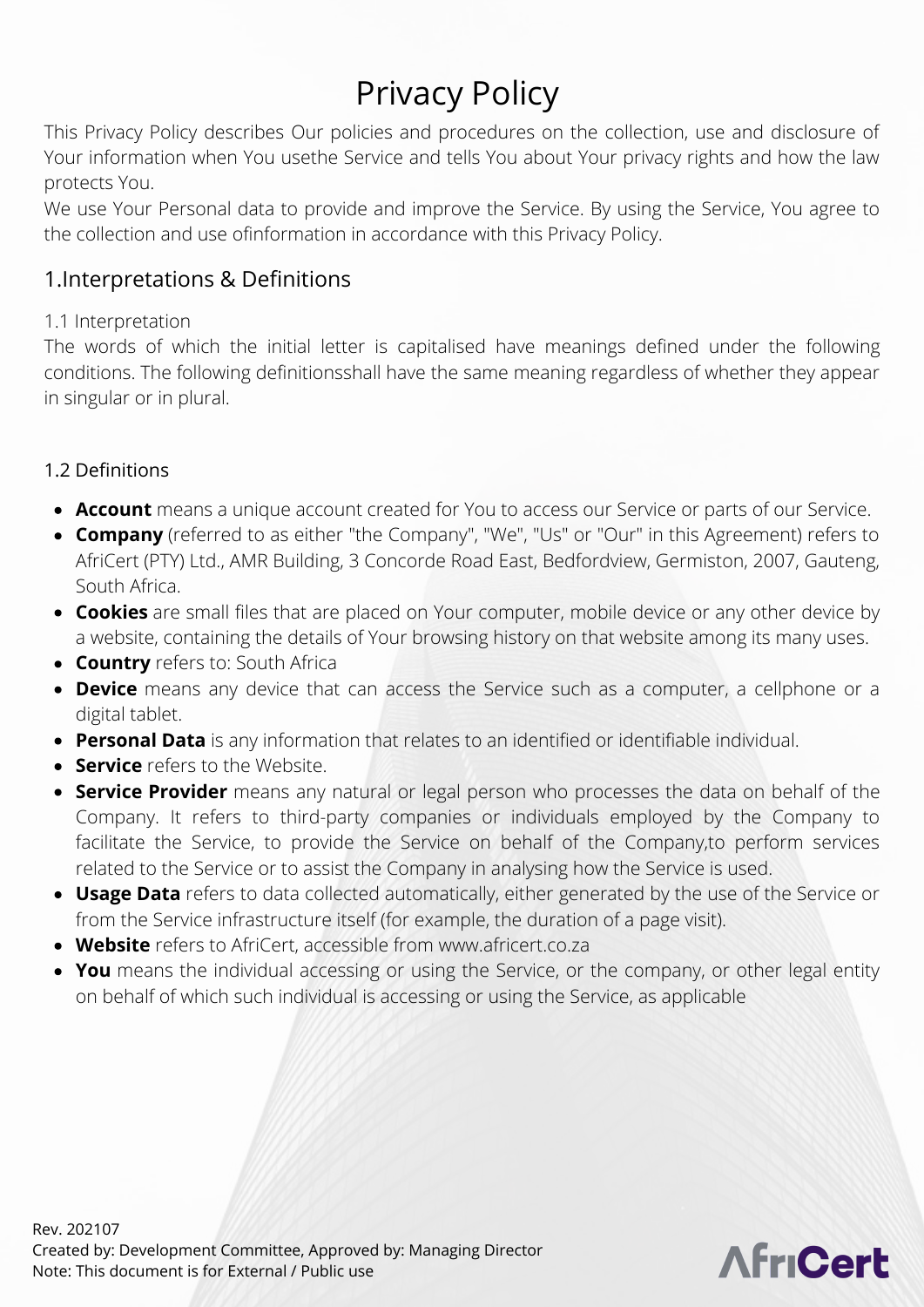## 2. Collecting and Using Your Personal Data

## 2.1 Types of Data Collected

## **Personal Data**

While using Our Service, We may ask You to provide Us with certain personally identifiable information that can be used to contact or identify You. Personally identifiable information may include, but is not limited to:

- Email address
- First name and last name
- Phone number
- Affiliated organisation (as relevant)
- Address, Province, Postal code, City
- Usage Data

#### **Usage Data**

Usage Data is collected automatically when using the Service.

Usage Data may include information such as Your Device's Internet Protocol address (e.g. IP address), browser type, browser version, the pages of our Service that You visit, the time and date of Your visit, the time spent on those pages, unique device identifiers and other diagnostic data.

When You access the Service by or through a mobile device, We may collect certain information automatically, including, but not limited to, the type of mobile device You use, Your mobile device unique ID, the IP address of Your mobile device, Your mobile operating system, the type of mobile Internet browser You use, unique device identifiers and other diagnostic data.

We may also collect information that Your browser sends whenever You visit our Service or when You access the Service by or through a mobile device.

#### Tracking Technologies and Cookies

We use Cookies and similar tracking technologies to track the activity on Our Service and store certain information. Tracking technologies used are beacons, tags, and scripts to collect and track information and to improve and analyse Our Service. The technologies We use may include:

- Cookies or Browser Cookies. A cookie is a small file placed on Your Device. You can instruct Your browser to refuse all Cookies or to indicate when a Cookie is being sent. However, if You do not accept Cookies, You may not be able to use some parts of our Service. Unless you have adjusted Your browser setting so that it will refuse Cookies, our Service may use Cookies.
- Web Beacons. Certain sections of our Service and our emails may contain small electronic files known as web beacons (also referred to as clear gifs, pixel tags, and single-pixel gifs) that permit the Company, for example, to count users who have visited those pages or opened an email and for other related website statistics (for example, recording the popularity of a certainsection and verifying system and server integrity).

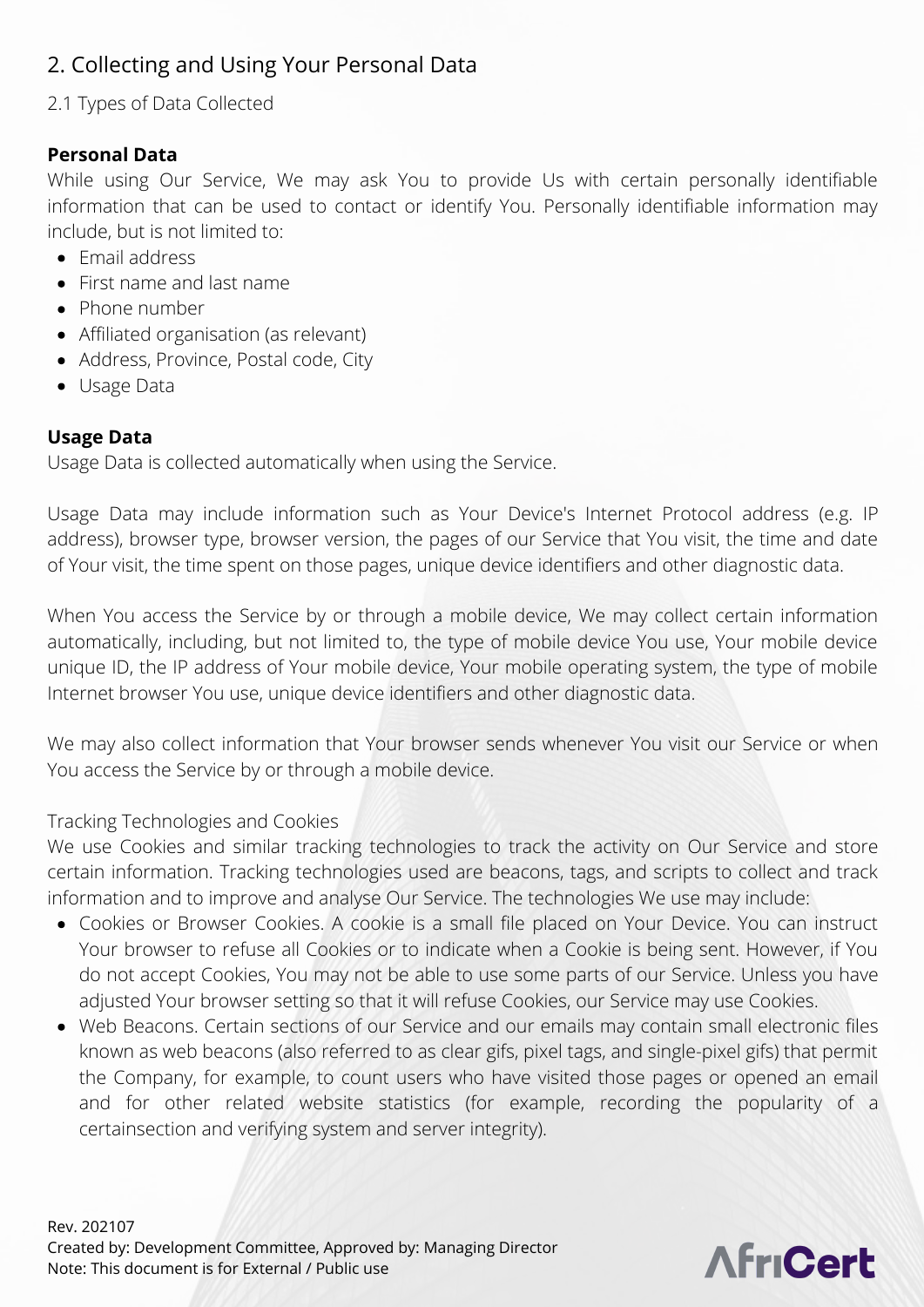## 2. Collecting and Using your Personal Data

Cookies can be "Persistent" or "Session" Cookies. Persistent Cookies remain on Your personal computer or mobile device when You go offline, while Session Cookies are deleted as soon as You close Your web browser. You may access any stored cookies through the settings options of your selected browser to delete them or save the settings to delete such cookies when your session ends.

We use both Session and Persistent Cookies for the purposes set out below:

- Necessary / Essential Cookies
	- Type: Session Cookies
	- Administered by: Us and Service Providers who provide the hosting and web services
	- Purpose: These Cookies are essential to provide You with services available through the Website and to enable You to use some of its features. They help to authenticate users and prevent fraudulent use of user accounts. Without these Cookies, the services that You have asked for cannot be provided, and We only use these Cookies to provide You with those services.
- Cookies Policy / Notice Acceptance Cookies
	- Type: Persistent Cookies
	- Administered by: Us and Service Providers who provide the hosting and web services
	- Purpose: These Cookies identify if users have accepted the use of cookies on the Website.
- Functionality Cookies
	- Type: Persistent Cookies
	- Administered by: Us and Service Providers who provide the hosting web services
	- Purpose: These Cookies allow us to remember choices You make when You use the Website, such as remembering your login details or language preference. The purpose of these Cookies is to provide You with a more personal experience and to avoid You having to reenter your preferences every time You use the Website.

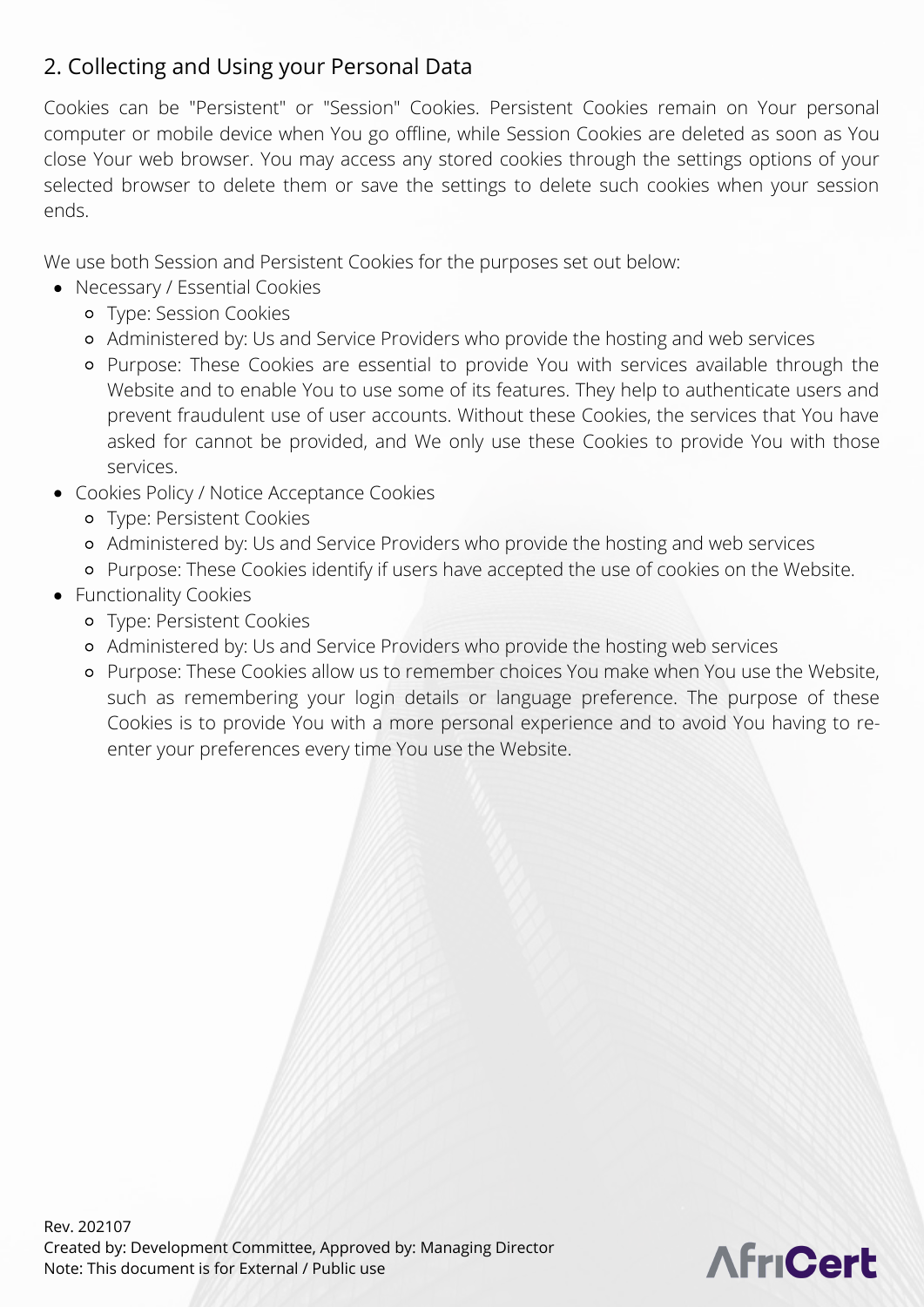The Company may use Personal Data for the following purposes:

- **To provide and maintain our Service,** including to monitor the usage of our Service.
- **To manage Your Account:** to manage Your registration as a user of the Service. The Personal Data You provide can give You access to different functionalities of the Service that are available to You as a registered user.
- **For the performance of a contract:** the development, compliance and undertaking of the purchase contract for the products, items or services You have purchased or of any other contract with Us through the Service. Processing of Your information may be provided to a service provider selected by us for the purposes of conducting credit assessments if this forms part of the Service contract.
- **To contact You:** To contact You by email, telephone calls, SMS, or other equivalent forms of electronic communication, such as a mobile application's push notifications regarding updates or informative communications related to the functionalities,products or contracted services, including the security updates, when necessary or reasonable for their implementation.
- **To provide You with** news, special offers and general information about other goods, services and events which we offer that are similar to those that you have already purchased or enquired about, unless You have opted not to receive such information. Note that you shall be required to Opt-In to participate in news, special offers and general information.
- **To manage Your requests:** To attend and manage Your requests to Us.
- **For business transfers:** We may use Your information to evaluate or conduct a merger, divestiture, restructuring, reorganisation, dissolution, or other sale or transfer of some or all of Our assets, whether as a going concern or as part of bankruptcy, liquidation, or similar proceeding, in which Personal Data held by Us about our Service users is among the assets transferred.
- **For other purposes:** We may use Your information for other purposes, such as data analysis, identifying usage trends,determining the effectiveness of our promotional campaigns and to evaluate and improve our Service, products, services,marketing and your experience.

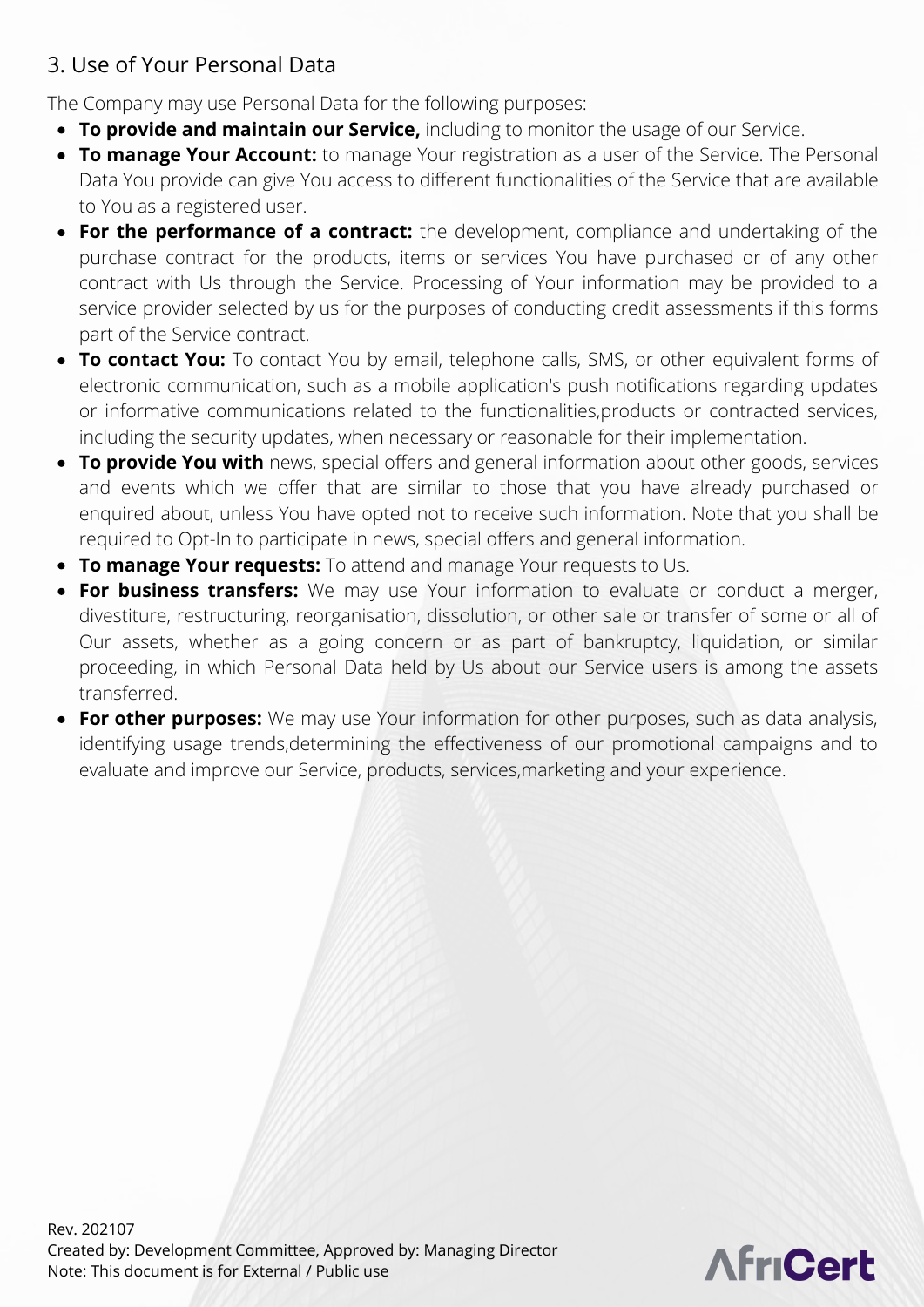We may share Your personal information in the following situations:

- **With Service Providers:** We may share Your personal information with Service Providers to monitor and analyse the use of our Service, to contact You.
- **For business transfers:** We may share or transfer Your personal information in connection with, or during negotiations of,any merger, sale of Company assets, financing, or acquisition of all or a portion of Our business to another company.
- **With Affiliates:** We may share Your information with Our affiliates, in which case we will require those affiliates to honour this Privacy Policy. Affiliates may include any other subsidiaries, joint venture partners or other companies that We control or that are under common control with Us.
- **With business partners:** We may share Your information with Our business partners to offer You certain products, services or promotions.
- **With other users:** when You share personal information or otherwise interact in the public areas with other users, such information may be viewed by all users and may be publicly distributed outside.
- **With Your consent:** We may disclose Your personal information for any other purpose with Your consent and only if such activities are related to the Service for which you have provisioned prior consent.

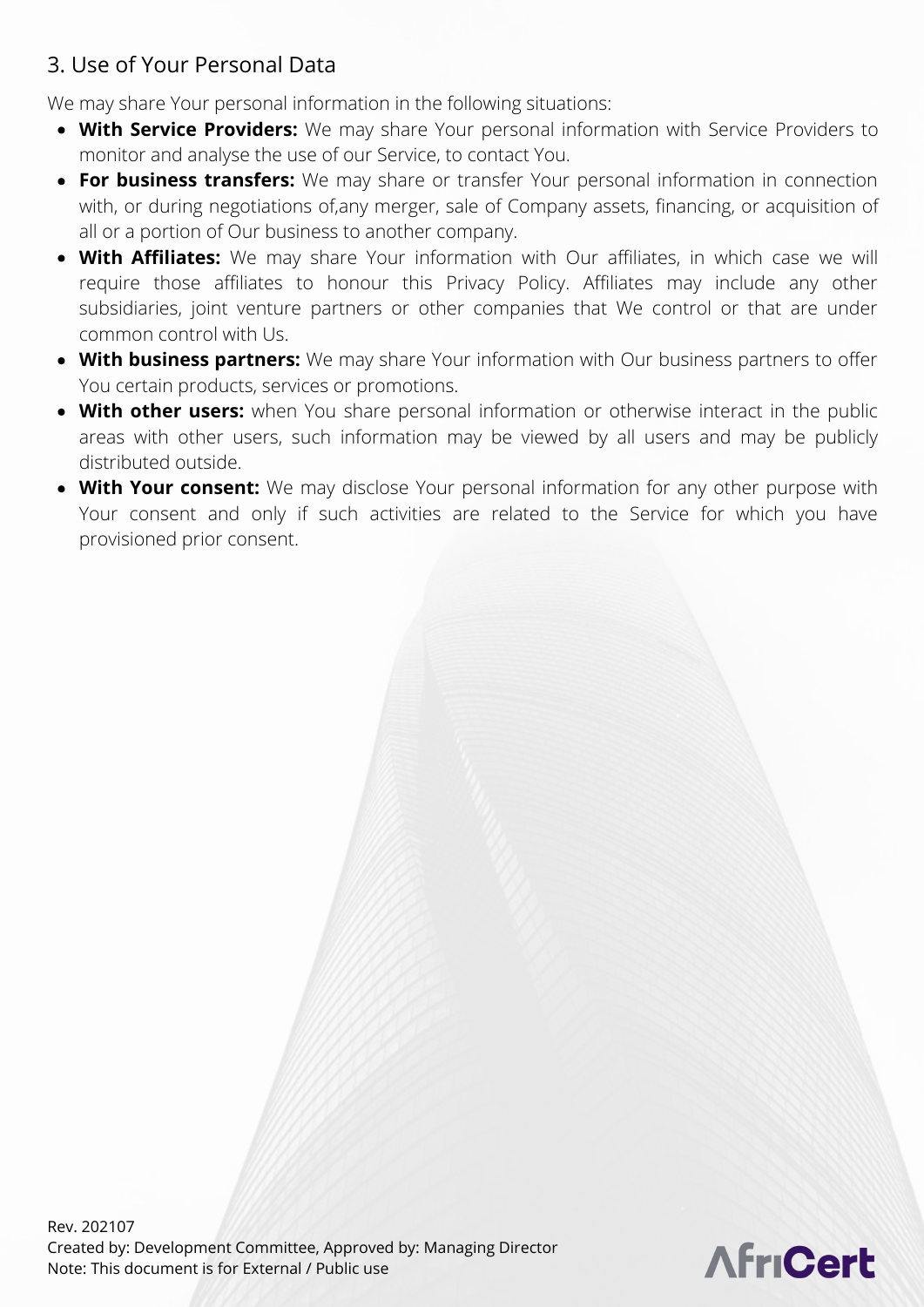#### 3.1 Retention of Your Personal Data

The Company will retain Your Personal Data only for as long as is necessary for the purposes set out in this Privacy Policy. We will retain and use Your Personal Data to the extent necessary to comply with our legal obligations (for example, if we are required to retain your data to comply with applicable laws), resolve disputes, and enforce our legal agreements and policies.

The Company will also retain Usage Data for internal analysis purposes. Usage Data is generally retained for a shorter period of time, except when this data is used to strengthen the security or to improve the functionality of Our Service, or We are legally obligated to retain this data for longer time periods.

#### 3.2 Transfer of Your Personal Data

Your information, including Personal Data, is processed at the Company's operating offices and in any other places where the parties involved in the processing are located. It means that this information may be transferred to, and maintained on, computers located inside or outside of South Africa where the data protection laws may differ than those of local laws.

#### Your consent to this Privacy Policy followed by Your submission of such information represents Your agreement to that transfer.

The Company will take all steps reasonably necessary to ensure that Your data is treated securely and in accordance with this Privacy Policy and no transfer of Your Personal Data will take place to an organisation or a country unless there are adequate controls in place including the security of Your data and other personal information. The Company ensures that such providers of services have provisioned The Company with Data Privacy Policies and that these are reviewed for the purpose of providing You the Service and ensuring that The Company complies with local laws.

#### 3.3 Disclosure of Your Personal Data

#### Business Transactions

If the Company is involved in a merger, acquisition or asset sale, Your Personal Data may be transferred. We will provide notice before Your Personal Data is transferred and becomes subject to a different Privacy Policy.

#### Law Enforcement

Under certain circumstances, the Company may be required to disclose Your Personal Data if required to do so by law or in response to valid requests by public authorities (e.g. a court or a government entity).

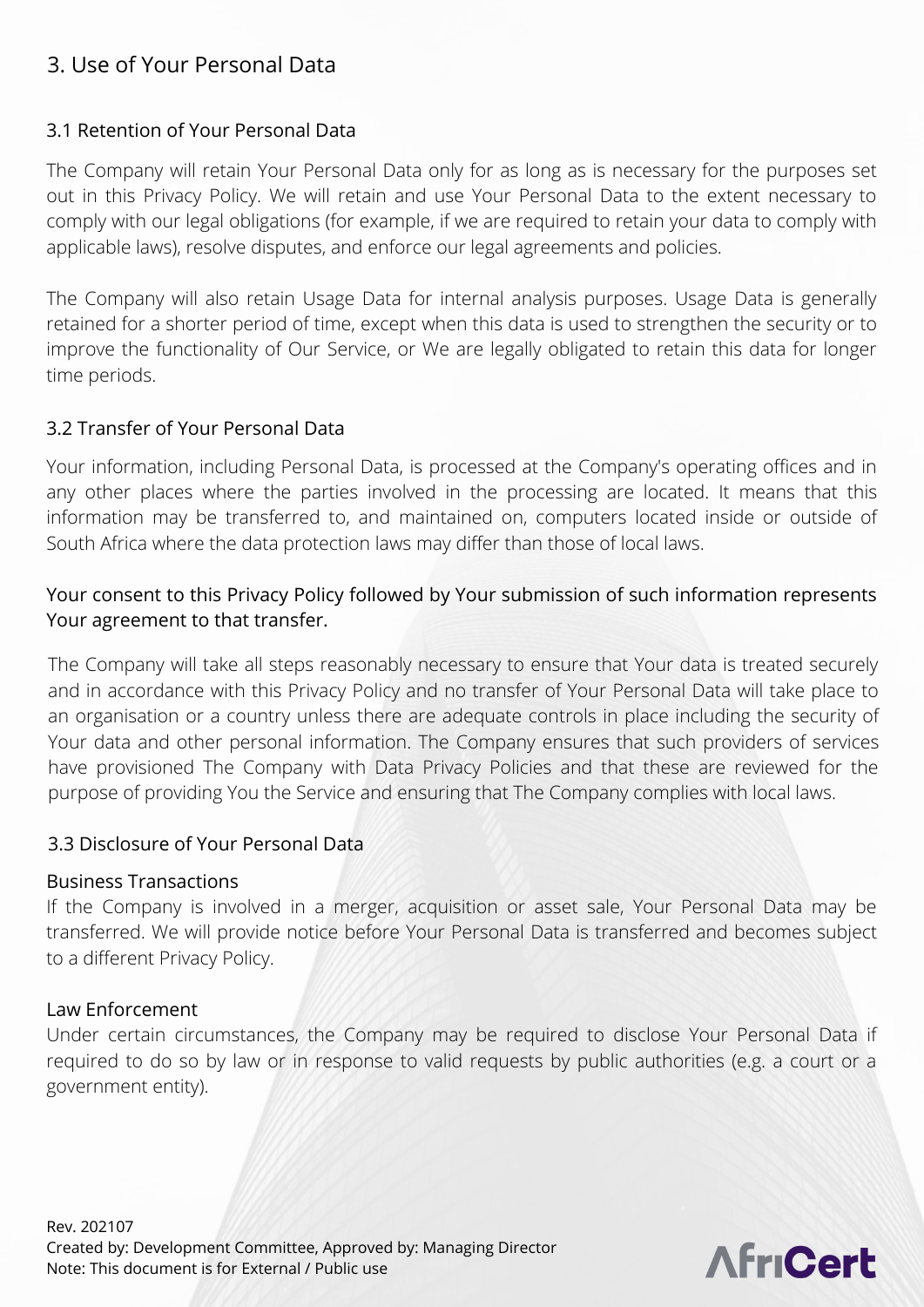#### Other Legal Requirements

The Company may disclose Your Personal Data in the good faith belief that such action is necessary to:

- Comply with a legal obligation
- Protect and defend the rights or property of the Company
- Prevent or investigate possible wrongdoing in connection with the Service
- Protect the personal safety of Users of the Service or the public
- Protect against legal liability

#### 3.4 Security of Your Personal Data

The security of Your Personal Data is important to Us, but remember that no method of transmission over the Internet, or method of electronic storage is 100% secure. While We strive to use commercially acceptable means to protect Your Personal Data, We cannot guarantee its absolute security. In the event of a breach, we shall endeavour to communicate such as required.

## 4. Children's Privacy

Our Service does not address anyone under the age of 18. We do not knowingly collect personally identifiable information from anyone under the age of 18. If You are a parent or guardian and You are aware that Your child has provided Us with Personal Data,please contact Us. If We become aware that We have collected Personal Data from anyone under the age of 18 without verification of parental consent, We take steps to remove that information from Our servers.

If We need to rely on consent as a legal basis for processing Your information and Your country requires consent from a parent,We may require Your parent's consent before We collect and use that information.